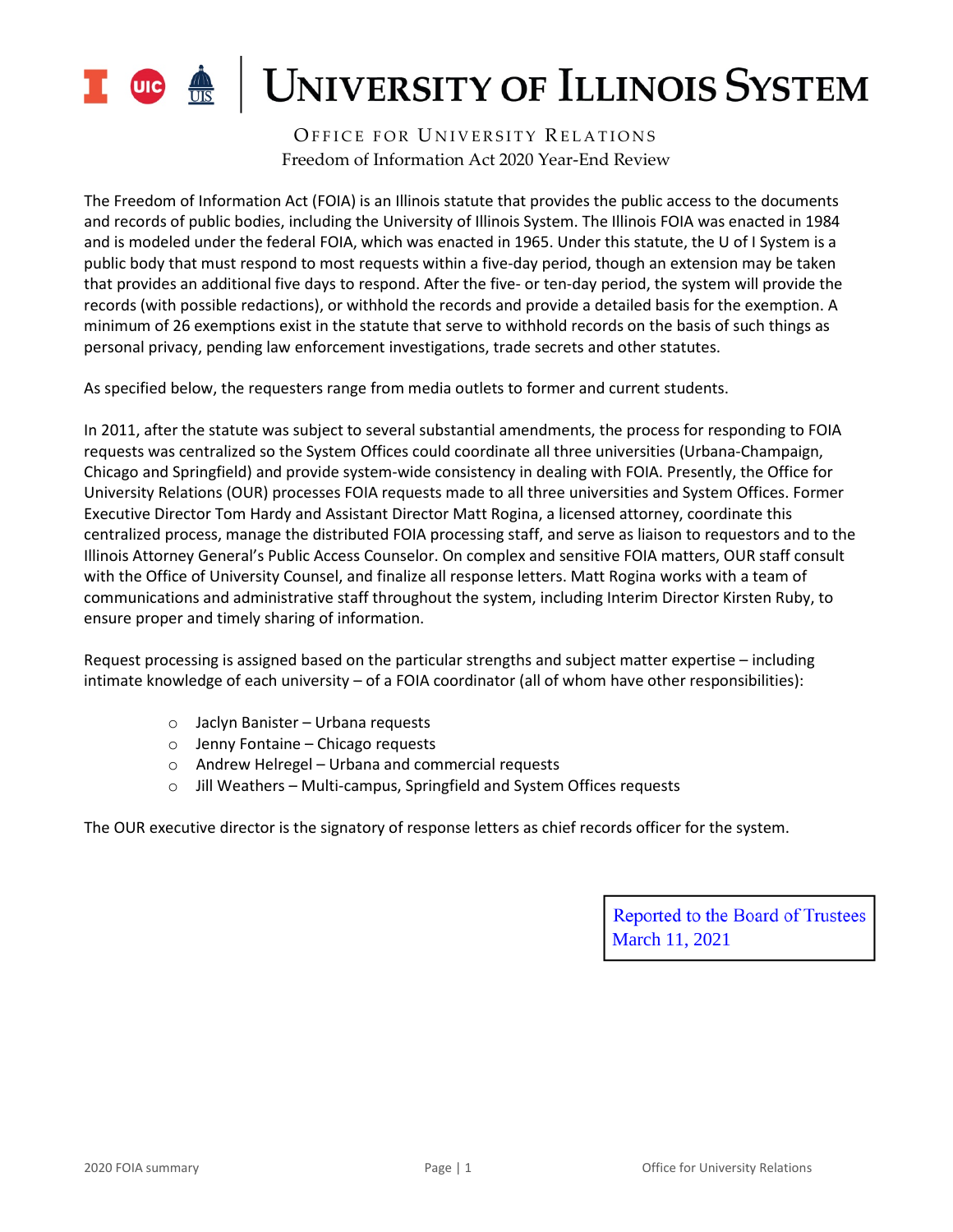

OFFICE FOR UNIVERSITY RELATIONS Freedom of Information Act 2020 Year-End Review

#### **2020 SUMMARY**

- In calendar 2020, 1,030 requests were received. This represents 114 fewer requests than 2019. The decrease was likely the result of the COVID-19 pandemic, as March, April and May saw an average of 65.33 requests per month, well below the 2019 average of 97 for those months. See Appendix A.
- The FOIA requests for 2020 include information for:
	- o Police reports
	- o Bid information
	- o Athletic contracts
	- o Donor information
	- o Emails
	- o Disciplinary records
	- o Grade distributions
	- o Board of Trustees information
	- o Course syllabi
	- o Water well records
	- o Salary information
	- o Settlement agreements
	- o Student directory information
	- o Title IX Information
	- o Sexual misconduct reports
	- o Purchasing contracts
	- o Animal research records
	- o Uncashed checks
	- o Investment information
- Types of requesters:
	- o News media
	- o Students and former students
	- o Former employees
	- o Vendors
	- o Data research companies
	- o Law firms
	- o Other universities
	- o Not for profits
- Most commonly cited exemptions:
	- $\circ$  Section 7(1)(a) information prohibited by disclosure from a federal or state statute such as the Federal Education Rights and Privacy Act, the Personnel Records Review Act and the Illinois Medical Studies Act. These exemptions covered student names, employee evaluations and research information.
	- $\circ$  Section 7(1)(b) private information. This includes student email addresses and employee home addresses.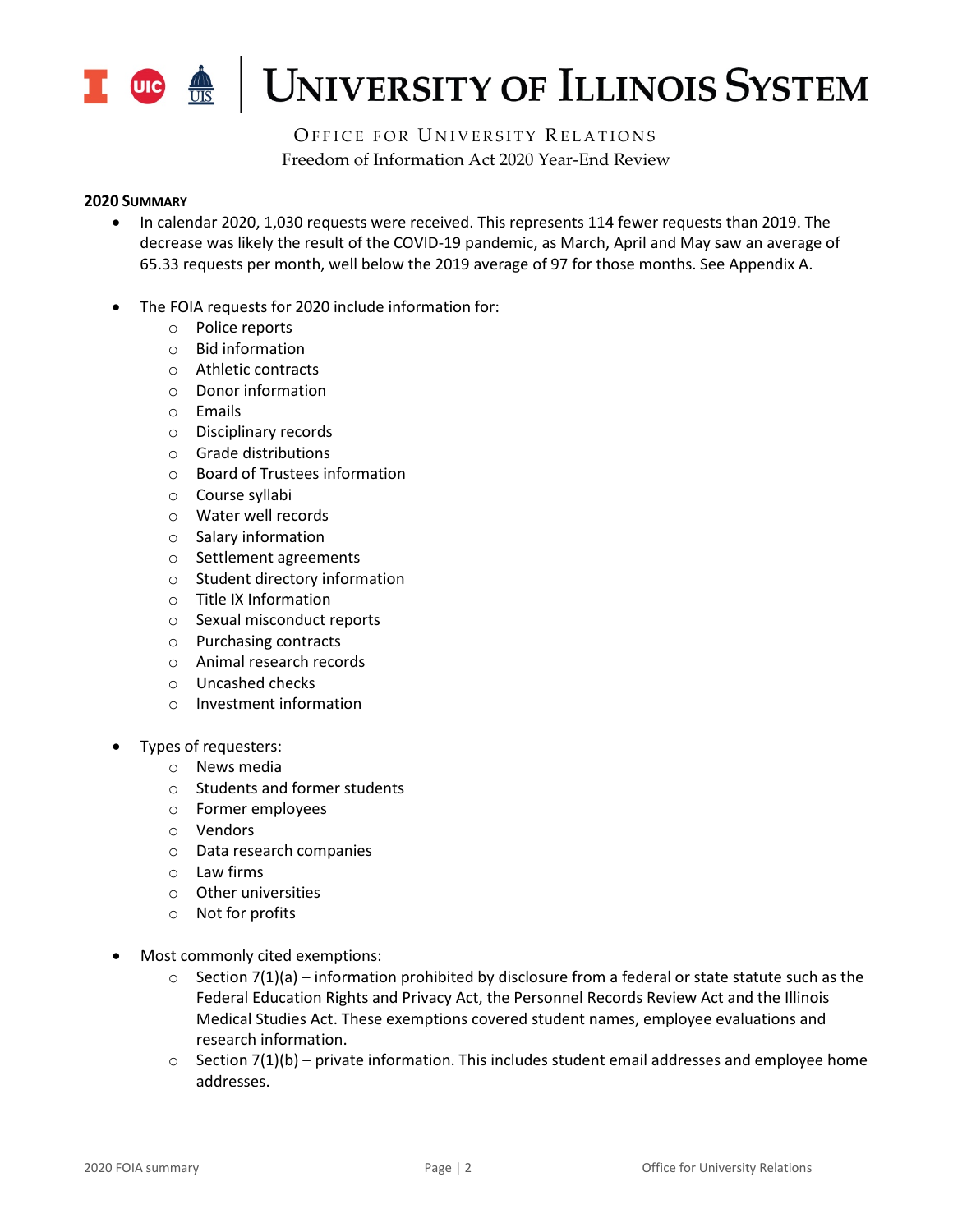

OFFICE FOR UNIVERSITY RELATIONS Freedom of Information Act 2020 Year-End Review

- $\circ$  Section 7(1)(c) personal information. This includes dates of birth, private citizen names and other highly personal information about University employees or third parties.
- $\circ$  Section 7(1)(d)(ii) information that would interfere with administrative hearings. This includes records relating to investigations into sexual misconduct allegations of employees during the pendency of the investigation.
- $\circ$  Section 7(1)(d)(iv) witness information. This includes people who provide information to University of Illinois Police.
- $\circ$  Section 7(1)(f) deliberative communication. This includes predecisional opinions in emails expressing a course of action.
- $\circ$  Section 7(1)(g) trade secrets. This includes proprietary information given to the University usually as part of a bid proposal.
- $\circ$  Section 7(1)(i) valuable formulate. This includes proprietary and valuable information generated by the University.
- $\circ$  Sectin 7(1)(i)(ii) student misconduct cases.
- $\circ$  Section 7(1)(j)(iv) faculty research.
- $\circ$  Section 7(1)(m) attorney/client information. This includes legal advice by the Office of the University Counsel to University staff.
- $\circ$  Section 7(1)(n) disciplinary reports. This includes reports regarding employee misconduct determined unfounded or when discipline was not imposed.
- Several 2020 requests were related to matters that were of significant media interest, such as:
	- o Separation, settlement and severance agreements
	- o NCAA Financial Reports
	- o Athletic contracts
	- o Title IX investigations
	- o Emails related to instances of anti-Semitism at the University
- In 2020, the System received 112 requests related to the COVID-19 pandemic. Those requests were for:
	- o Emails realted to the COVID shutdown
	- o Zoom expenses
	- o Department of Intercollegiate Athletics COVID stats
	- o Emails of UIUC reserachers Sergei Maslov and Nigel Goldenfeld
	- o Emails related to the postponement of the football season
	- o Emails between the University and the Federal Food and Drug Administration
	- o Emails between the Office of the University President and the Office of the Governor
	- o Emails regarding the COVID deaths of University of Illinois Chicago nurses
	- o COVID complaints
	- $\circ$  Emails between the University and Yale University regarding the testing program
	- o Fraternity violations
	- o Housing complaints
	- o Internal Review Board documents concerning the testing program
	- o SHIELD contracts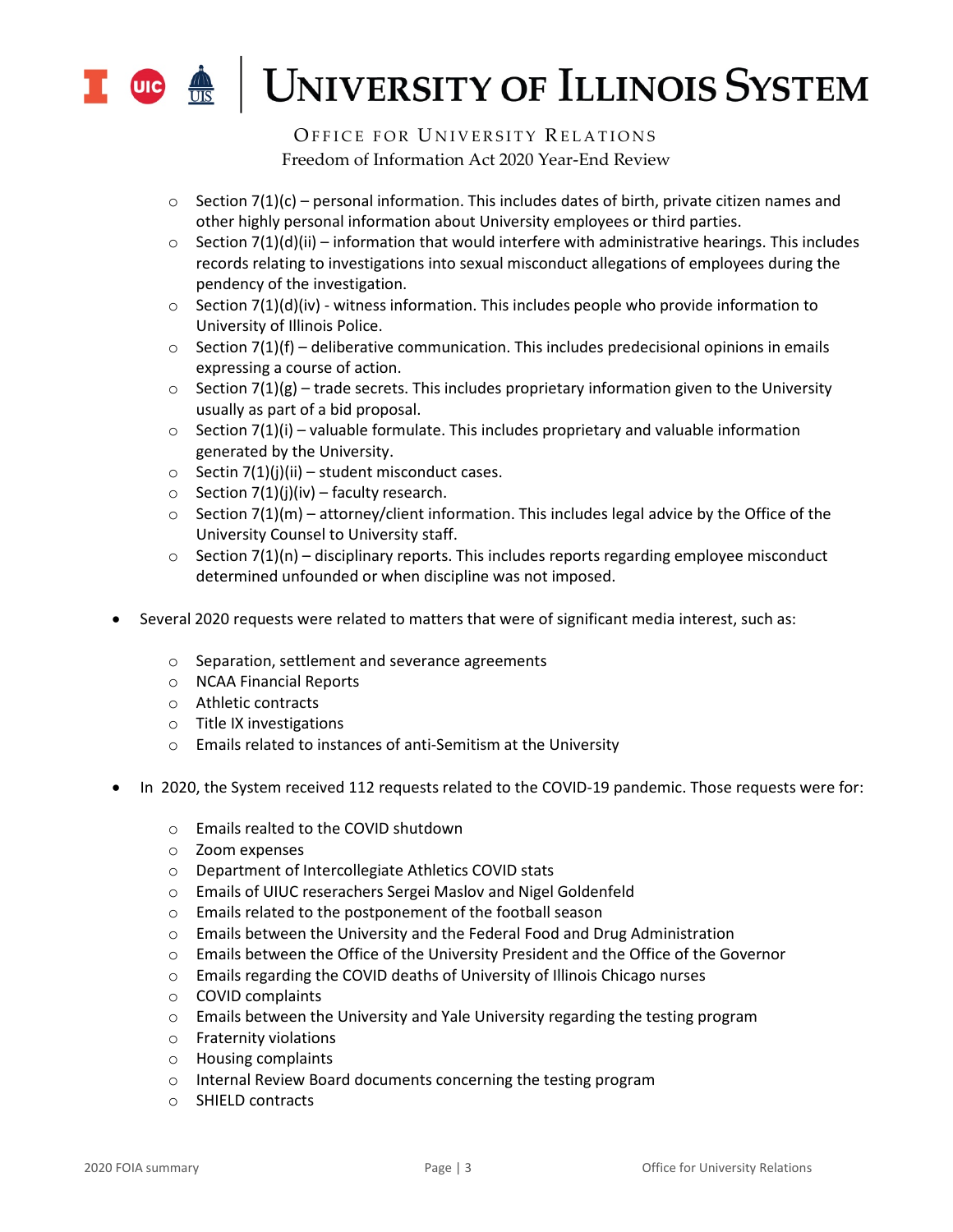

OFFICE FOR UNIVERSITY RELATIONS Freedom of Information Act 2020 Year-End Review

- o Email communication with Claremont College
- o Quarantine data

The Office for University Relations responded to requests from the following media organizations:

- o ABC News
- o Associated Press
- o The Athletic
- o The Atlantic
- o Austin American Statesman
- o Better Government Association
- o Bloomberg
- o CBS News
- o Chicago Reporter
- o Chicago Tribune
- o Chronicle of Higher Education
- o Cleveland Plain Dealer
- o CNN
- o College AD
- o Columbia School of Journalism
- o Crain's
- o C-U Citizen Access
- o Daily Illini
- o Deadspin
- o ESPN
- o Forbes
- o GEO News
- o HBO Sports
- o Hechinger Report
- o Illinois Times
- o Inside Higher Education
- o The Intercollegiate
- o Midwest Center for Investigative Reporting
- o Milwaukkee Journal Sentinel
- o Muck Rock News
- o NCAA.com
- o New York Times
- o The News-Gazette
- o Northwest Herald
- o Northwestern Medill School of Journalism
- o NPR
- o Pro Publica
- o Reuters
- o Sportico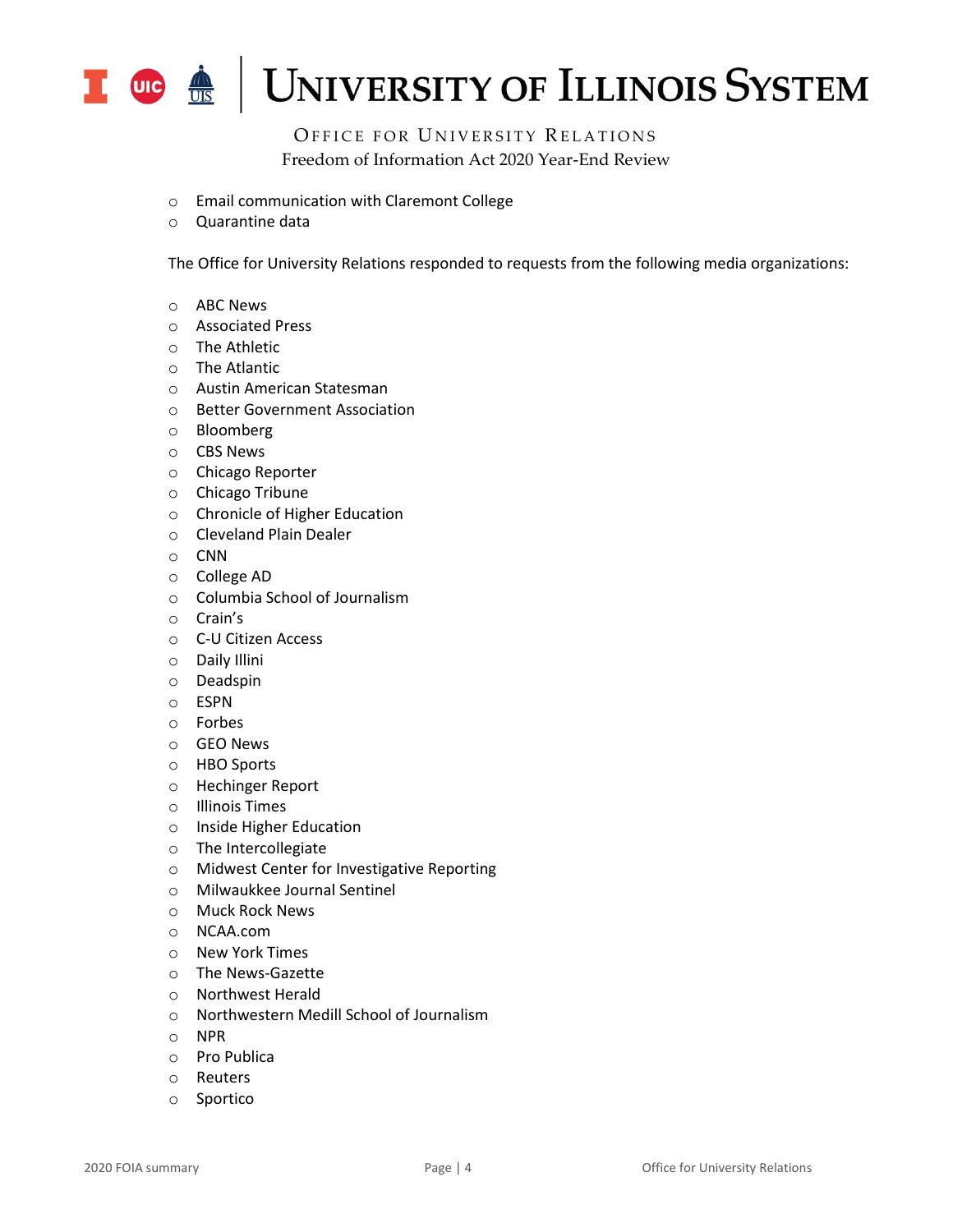

OFFICE FOR UNIVERSITY RELATIONS Freedom of Information Act 2020 Year-End Review

- o Sports Illustrated
- o Springfield Leaks
- o St. Louis Post-Dispatch
- o State Journal-Register
- o USA Today
- o Wall Street Journal
- o Washington Post
- o WBBM
- o WBEZ (Chicago NPR affiliate)
- o WCIA (CBS Champaign affiliate)
- o WICS (ABC Springfield affiliate)
- o WILL (University NPR affiliate)
- o Wisconsin State Journal
- o WUIS (UIS NPR affiliate)
- The System received 259 media requests in 2020. NCAA.com submitted 31 requests while the University of Illinois NPR affiliate WILL submitted 16 requests. A substantial number of these requests were related to email communication regarding the postponed Big Ten Men's Football season.
- Of the 182 commercial FOIA requests received last year, a minimum of 20 requests were filed by sports information companies and at least 30 requests were submitted by commercial vendors seeking procurement and bidding information.
- In calendar year 2020, the system's FOIA website had 4,465 pageviews from 1,119 users who accessed the website.
- Any requestor may ask for a request for review of the system's response with the Office of the Attorney General's Public Access Counselor (PAC) or file a lawsuit pursuant to Section 11 of FOIA. A request for review does not necessarily indicate any impropriety or improper handling of a request or responsive documents. FOIA responses issued by the U of I System were appealed to the PAC for review 16 times in 2020. This represents less than 2 percent of System responses in 2020. The PAC issued three determination letters that were fully decided in the system's favor. The remaining 2020 appeals are pending, were informally resolved, withdrawn or were determined to be unfounded.
- The PAC issued a favorable determination finding that interview materials and notes of unsuccessful candidates are exempt under section 7(1)(c).
- The PAC issued a favorable determination finding that the System properly conducted a search of Director of Athletics Josh Whitman's emails.
- The PAC issued a favorable determination finding that the System conducted a proper search of police records responsive to a July request submitted by C-U Citizen Access.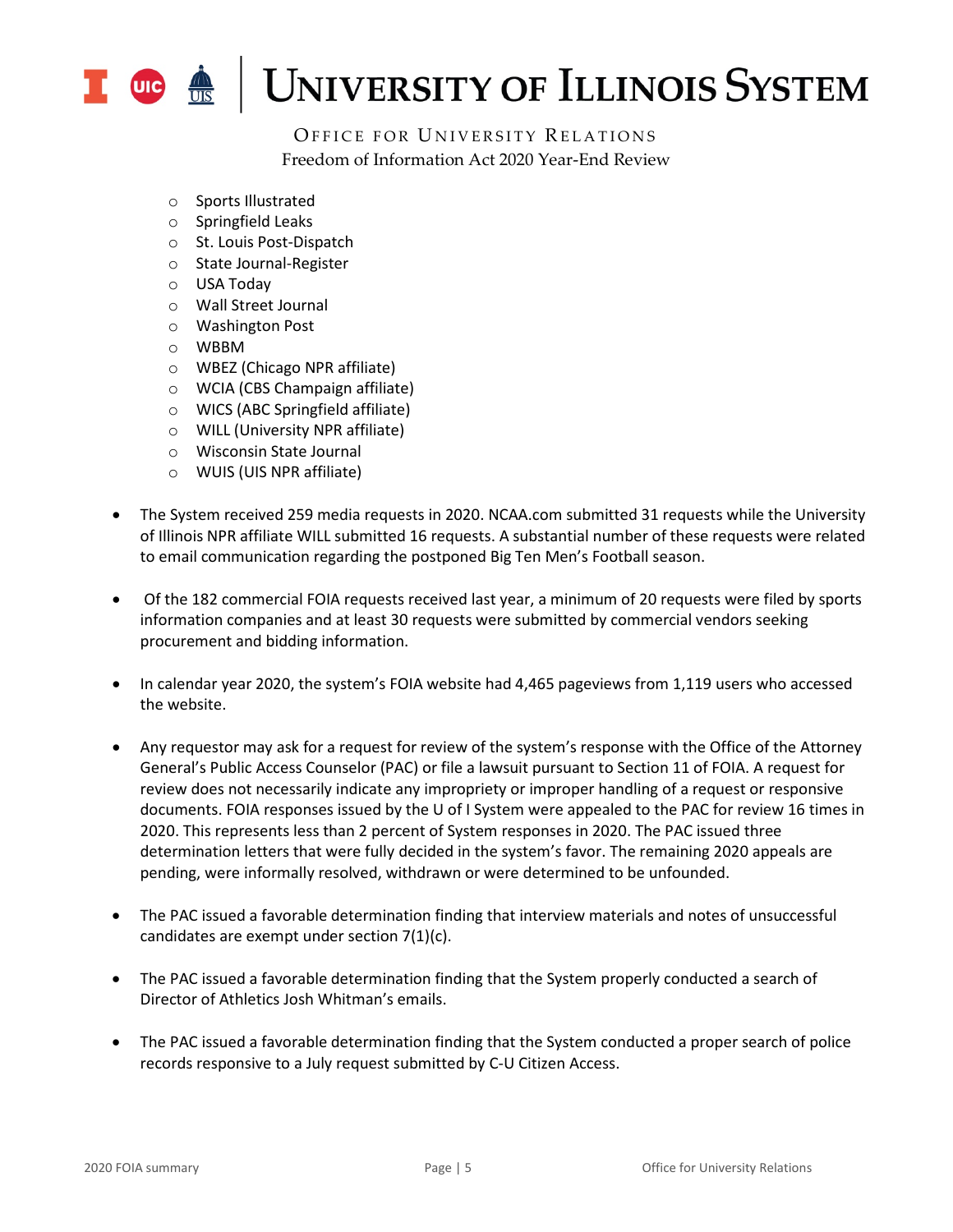

OFFICE FOR UNIVERSITY RELATIONS Freedom of Information Act 2020 Year-End Review

- The System settled a FOIA-related lawsuit brought by the Better Government Asssociation seeking a copy of a legal opinion regarding University of Illinois Springfield's Title IX policy for WUIS. There was no responsive legal opinion.
- The Office for University Relations conducts presentations for the various colleges and departments within the System. Presentations regarding FOIA and departmental responsibilities were given to the following groups:
	- o The Graduate College, Urbana
	- o Certified Business Adminstrator program participants in Chicago, Urbana, and Springfield
- As is our customary practice, former Executive Director Tom Hardy, Interim Director Kirsten Ruby, Assistant Director Matt Rogina, and the FOIA coordinators completed the yearly FOIA training required by the Office of the Illinois Attorney General.
- Throughout the year, the FOIA processing staff met weekly (over Zoom) to discuss issues, processing policies, and new developments with the law. In prior years, the Office for University Relations held internal retreats in Urbana to discuss future goals. The FOIA staff plan to have a similar retreat in late 2021 or early 2022. The FOIA staff also intends to hold their semi-annual meeting with the Office of University Legal Counsel to address pending and recurring matters that have legal consequences for the System.
- In 2020, the Office of University Relations updated its website to include all FOIA response letters dating back to 2015.
- The FOIA staff had planned to hold FOIA retreat in June 2020 for FOIA officers at other Illinois higher education institutions. This was canceled due to the COVID-19 pandemic. The retreat will be rescheduled in June 2022 and feature panel presentations and discussions from University of Illinois System officers and representatives from the Illinois Attorney General Public Access Counselor's office. In 2021, the Office of University Relations plans to hold a semi-annual phone conference with the Office of University Legal Counsel to discuss pressing FOIA matters that are of legal signficiance.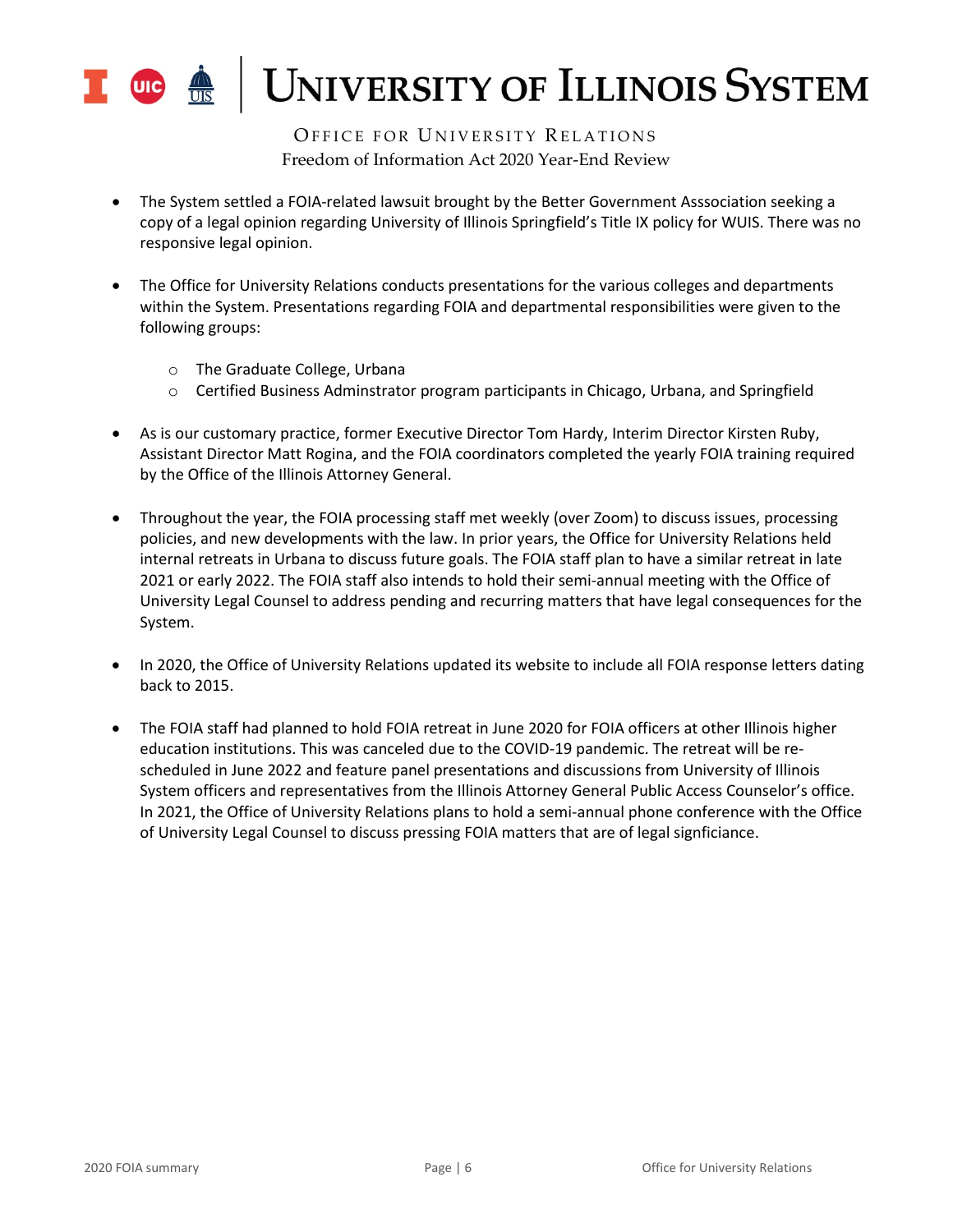

## I OG A UNIVERSITY OF ILLINOIS SYSTEM

OFFICE FOR UNIVERSITY RELATIONS Freedom of Information Act 2020 Year-End Review

## **Appendix A**

### **Received in Calendar 2020**

| <b>Month</b> | <b>Received</b><br><b>Closed</b> |       | <b>Pages Provided</b> |
|--------------|----------------------------------|-------|-----------------------|
| January      | 124                              | 76    | 5,762                 |
| February     | 94                               | 90    | 59,698                |
| March        | 68                               | 79    | 11,247                |
| April        | 58                               | 40    | 8,380                 |
| May          | 70                               | 60    | 23,753                |
| June         | 77                               | 69    | 29,350                |
| July         | 95                               | 74    | 17,527                |
| August       | 95                               | 83    | 16,118                |
| September    | 108                              | 79    | 8,618                 |
| October      | 100                              | 98    | 17,919                |
| November     | 69                               | 67    | 3,966                 |
| December     | 72                               | 64    | 4,394                 |
|              |                                  |       |                       |
| Total        | 1,030                            | 879   | 206,732               |
|              |                                  |       |                       |
| Average      | 85.83                            | 73.25 | 17,227.67             |

\* The term "closed" means (1) our office issued a final response approving or denying the request; (2) our office issued a request to narrow letter, to which the requestor did not respond; or  $(3)$  the request was withdrawn.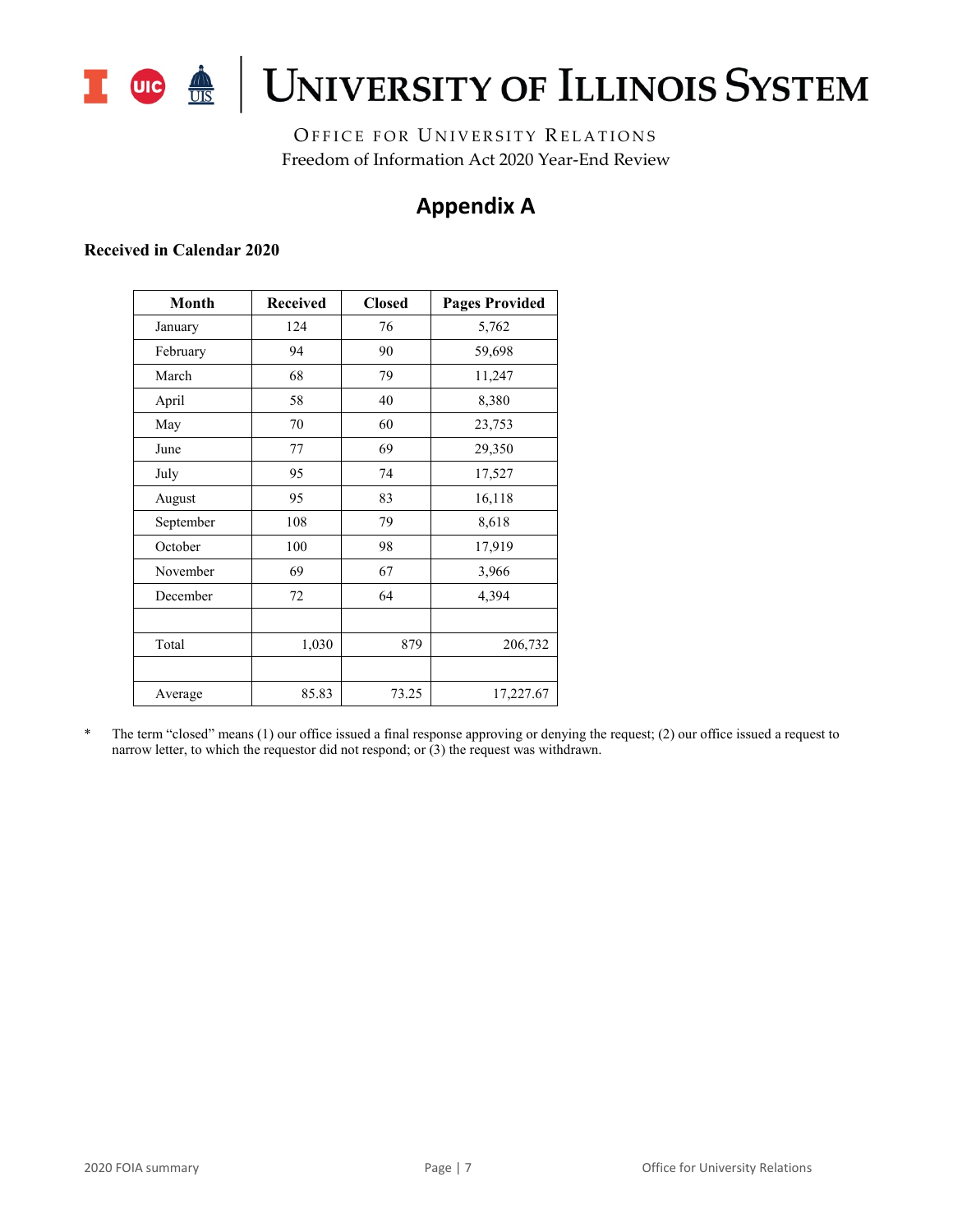

OFFICE FOR UNIVERSITY RELATIONS Freedom of Information Act 2020 Year-End Review



## **Open and Closed in Calendar 2020**

### **Type of Request Received**

| <b>Month</b> | Media | Commercial | Other |
|--------------|-------|------------|-------|
| January      | 36    | 25         | 63    |
| February     | 31    | 12         | 51    |
| March        | 11    | 6          | 51    |
| April        | 10    | 11         | 37    |
| May          | 14    | 15         | 41    |
| June         | 11    | 13         | 53    |
| July         | 9     | 21         | 65    |
| August       | 35    | 15         | 45    |
| September    | 47    | 12         | 49    |
| October      | 22    | 20         | 58    |
| November     | 21    | 15         | 33    |
| December     | 12    | 17         | 43    |
|              |       |            |       |
| Total        | 259   | 182        | 589   |
|              |       |            |       |
| Average      | 21.58 | 15.17      | 49.08 |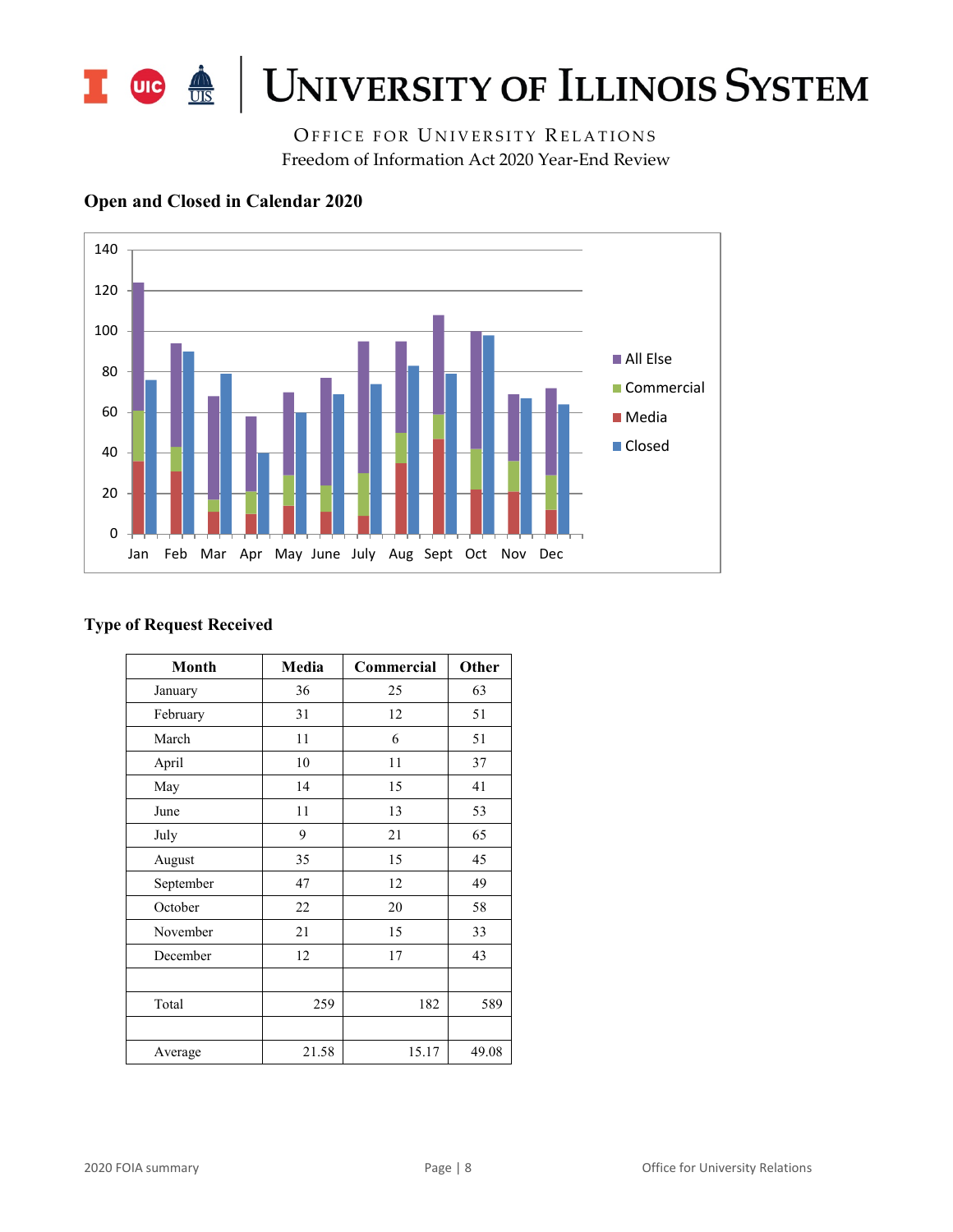

# I OG <u>A</u> UNIVERSITY OF ILLINOIS SYSTEM

OFFICE FOR UNIVERSITY RELATIONS Freedom of Information Act 2020 Year-End Review

## **Campus of Interest Statistics**

| Campus                   | Number of<br><b>Requests</b> | Percentage of<br><b>Requests</b> | Pages<br>Provided |
|--------------------------|------------------------------|----------------------------------|-------------------|
| Urbana                   | 595                          | 57.77%                           | 109,447           |
| Chicago                  | 233                          | 22.62%                           | 42,173            |
| Springfield              | 60                           | 5.83%                            | 10,213            |
| System                   | 112                          | 10.87%                           | 8,160             |
| Multiple<br>universities | 30                           | $2.91\%$                         | 36,739            |

#### **Requests by Campus**

|                                             | <b>Total</b> | Urbana    | Chicago   | Springfield | System | Multi         |
|---------------------------------------------|--------------|-----------|-----------|-------------|--------|---------------|
| Number of Media                             | 259          | 167       | 27        | 33          | 21     | 11            |
| Number of Commercial                        | 182          | 73        | 50        | 10          | 43     | $\mathfrak b$ |
| Number of Private/Other                     | 589          | 355       | 156       | 17          | 48     | 13            |
| Total                                       | 1,030        | 595       | 233       | 60          | 112    | 30            |
|                                             |              |           |           |             |        |               |
| Percent of Media requests by campus         |              | 64.48%    | $10.42\%$ | 12.74%      | 8.11%  | 4.25%         |
| Percent of Commercial requests by campus    |              | $40.11\%$ | 27.47%    | 5.49%       | 23.63% | 3.30%         |
| Percent of Private/Other requests by campus |              | 60.27%    | 26.49%    | 2.89%       | 8.15%  | $2.21\%$      |

| Overall percent of Media requests         | 25.15% |
|-------------------------------------------|--------|
| Overall percent of Commercial requests    | 17.67% |
| Overall percent of Private/Other requests | 57.18% |